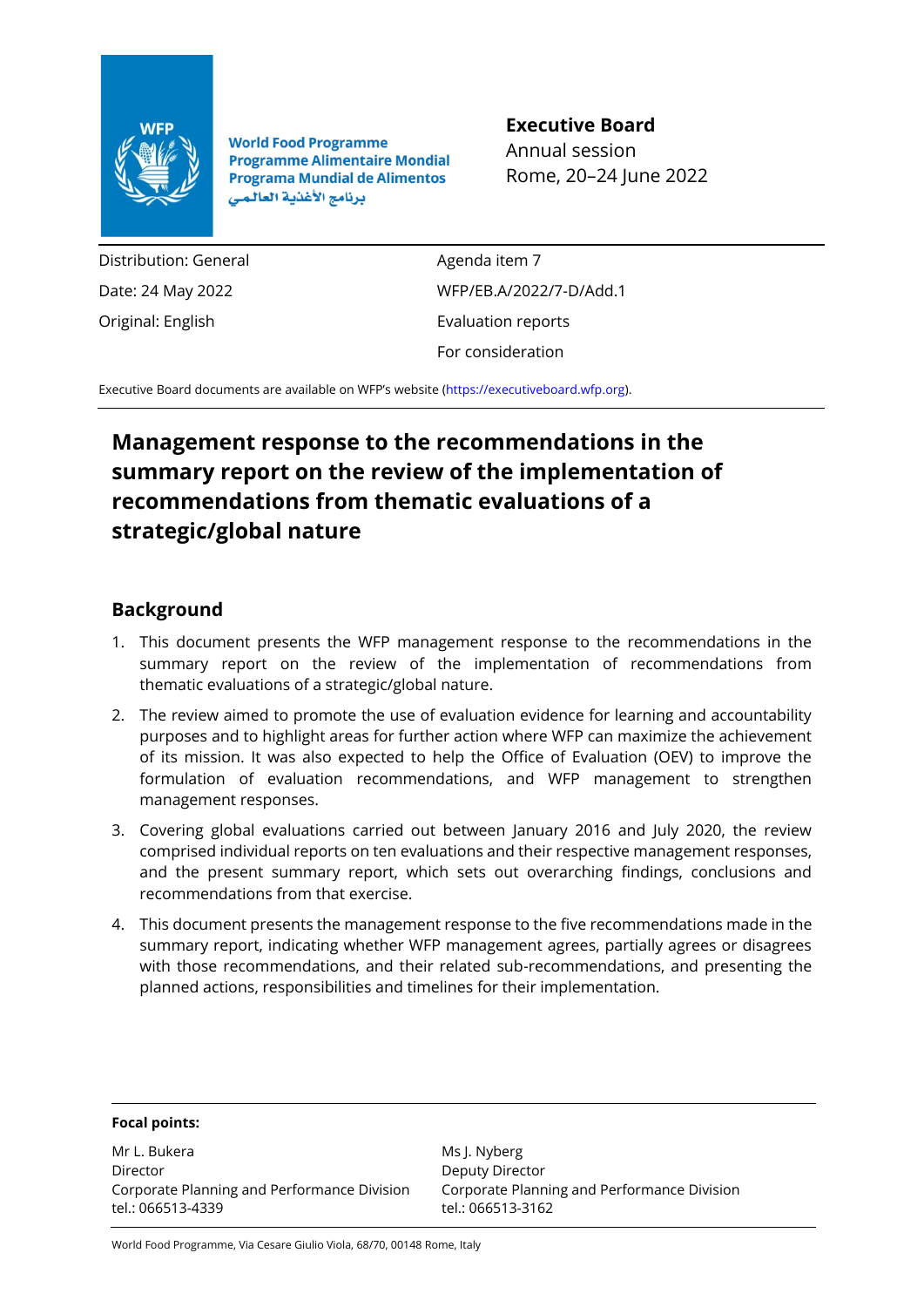- 5. WFP welcomes the review, which represents a valuable first opportunity for management and OEV to learn lessons on the recommendation follow-up process and evaluation outcomes. The review offers OEV unique insights into the utility of recommendations and a starting point for reflection on the dynamics that influence evaluation use. Similarly, the analysis and lessons from the review provide the division coordinating the management responses, currently the Corporate Planning and Performance Division, with useful considerations for enhancing the preparation of management responses. Overall, it has strong potential to strengthen the positive contribution of evaluation to learning and accountability at WFP.
- 6. OEV endorses the recommendations addressing evaluation and underlines the efforts made over recent years to ensure that recommendations from strategic and policy evaluations are focused on high-level corporate and strategic issues. OEV has developed an evaluation quality assurance system and an evaluation process that support the delivery of high-quality evaluations. Part of the quality of any evaluation is its utility to WFP through the formulation of "SMART" (specific, measurable, attainable, relevant and time-bound) recommendations. According to the external post-hoc quality assessments carried out since 2016, the overall quality of evaluations has improved over time, with growing "satisfactory" or "highly satisfactory" quality ratings for all evaluations, especially those conducted at the decentralized level.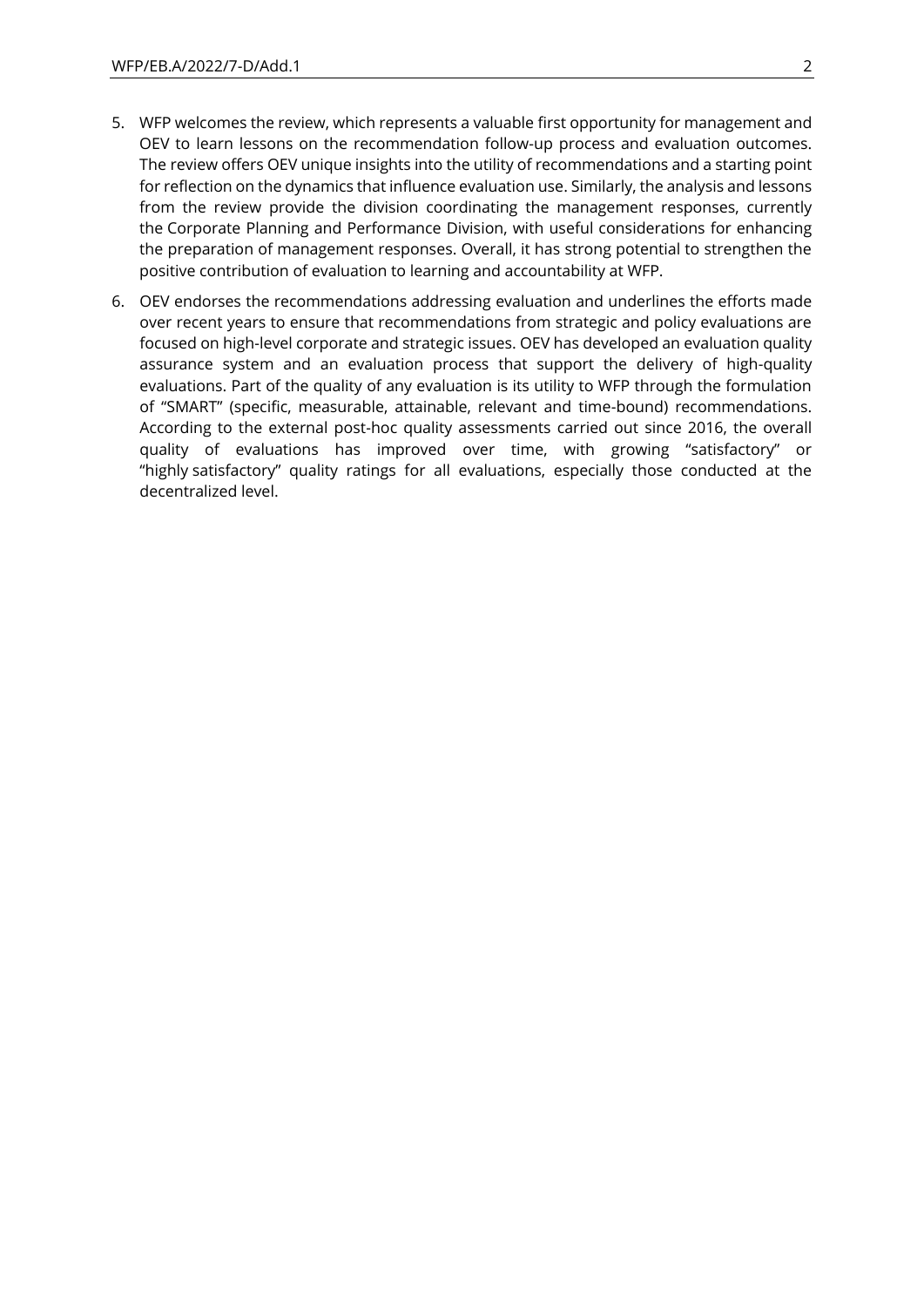| IMPLEMENTATION OF RECOMMENDATIONS FROM THEMATIC EVALUATIONS OF A STRATEGIC/GLOBAL NATURE                                                                                                                                                                                             |                                |                                                                                                                                                                                                                                    |                                                                                                                                                                                                                        |                                                |                           |  |
|--------------------------------------------------------------------------------------------------------------------------------------------------------------------------------------------------------------------------------------------------------------------------------------|--------------------------------|------------------------------------------------------------------------------------------------------------------------------------------------------------------------------------------------------------------------------------|------------------------------------------------------------------------------------------------------------------------------------------------------------------------------------------------------------------------|------------------------------------------------|---------------------------|--|
| <b>Recommendations and sub-recommendations</b>                                                                                                                                                                                                                                       | Recommendatio<br>n lead office | <b>Management response</b>                                                                                                                                                                                                         | <b>Actions to be taken</b>                                                                                                                                                                                             | <b>Action lead</b><br>office                   | <b>Action</b><br>deadline |  |
| <b>Recommendation 1 - Adopt a corporate</b><br>perspective to bring recommendations of global<br>evaluations and their implementation to a higher<br>level. It is recommended that evaluations:<br>take into consideration strategic, policy<br>and programmatic contexts, competing | Office of<br>Evaluation (OEV)  | Agreed.<br>OEV is committed to ensuring<br>that evaluation<br>recommendations take<br>corporate direction into<br>account. It notes, however,                                                                                      | 1. Continue efforts to ensure<br>that recommendations from<br>global evaluations are high-level<br>and strategic. Update technical<br>guidance on the quality of<br>recommendations and ensure                         | <b>OEV</b>                                     | December 2022             |  |
| priorities and available human and<br>financial resources;<br>produce, as a consequence, fewer<br>➤                                                                                                                                                                                  |                                | that the formulation of<br>recommendations in<br>individual evaluation reports<br>cannot realistically be<br>expected to consider all<br>potential trade-offs related to<br>competing priorities or<br>corporate-level resourcing. | appropriate dissemination to<br>evaluation managers and the<br>firms selected to undertake                                                                                                                             |                                                |                           |  |
| prioritized strategic recommendations<br>and include in them fewer operational<br>details, the latter are expected to be set<br>out in action plans developed and<br>implemented under actions in<br>management responses; and                                                       |                                |                                                                                                                                                                                                                                    | evaluations in the future.<br>2. Through the evaluation<br>quality assurance system,<br>continue to ensure that<br>attention is paid to the proper<br>allocation of responsibilities and<br>the definition of critical |                                                |                           |  |
| pay due attention to the proper<br>➤<br>allocation of roles and responsibilities in<br>respect of actions and                                                                                                                                                                        |                                |                                                                                                                                                                                                                                    |                                                                                                                                                                                                                        | pathways for recommendation<br>implementation. |                           |  |
| interdependencies that affect<br>implementation.                                                                                                                                                                                                                                     |                                |                                                                                                                                                                                                                                    | 3. OEV evaluation managers will<br>encourage technical and<br>functional units to set realistic                                                                                                                        |                                                |                           |  |
| <b>Priority: High/medium</b>                                                                                                                                                                                                                                                         |                                |                                                                                                                                                                                                                                    | timelines for action in their                                                                                                                                                                                          |                                                |                           |  |
| Deadline: December 2022                                                                                                                                                                                                                                                              |                                |                                                                                                                                                                                                                                    | reviews of recommendations.                                                                                                                                                                                            |                                                |                           |  |

## **MANAGEMENT RESPONSE TO THE RECOMMENDATIONS IN THE SUMMARY REPORT ON THE REVIEW OF THE**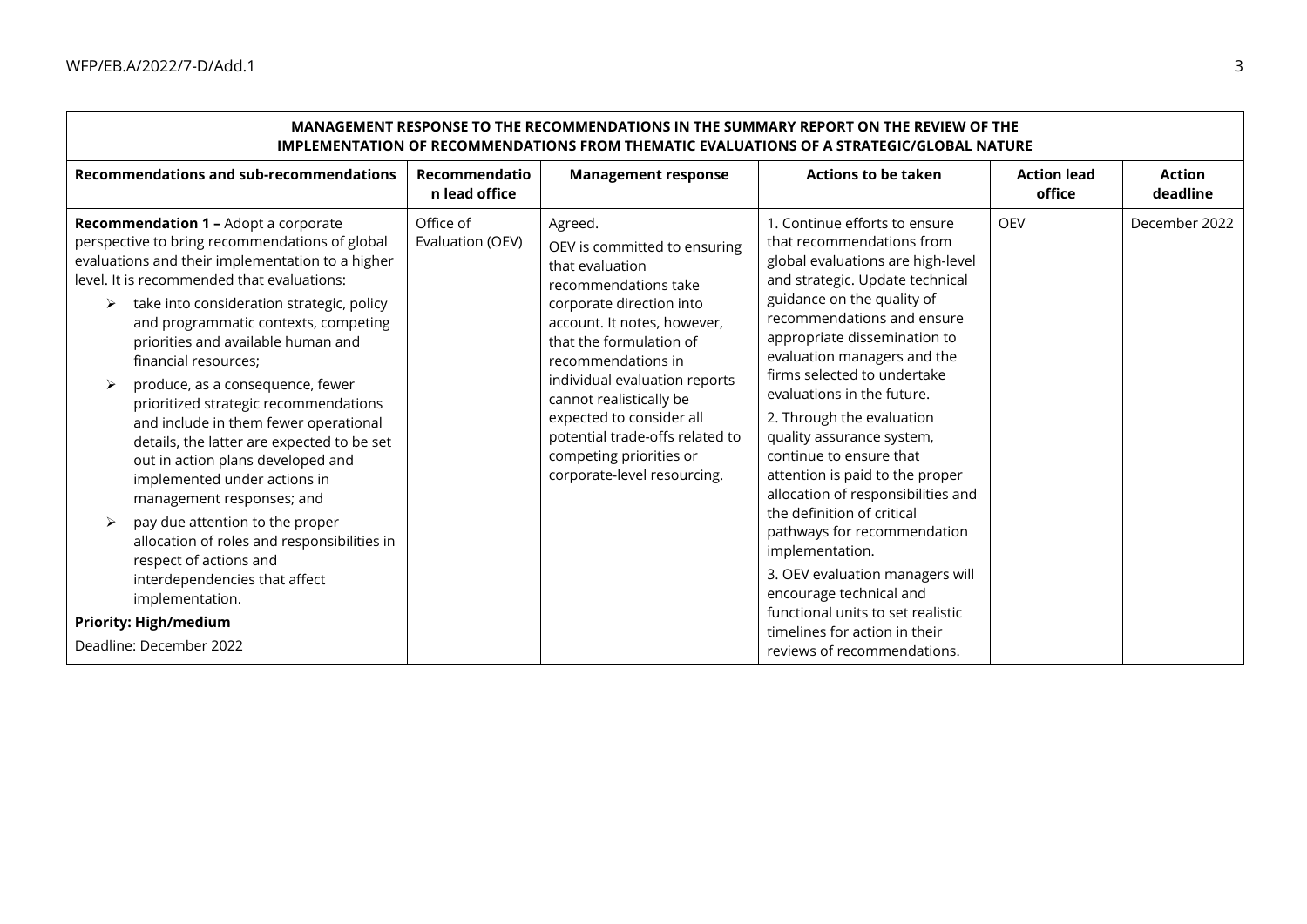| IMPLEMENTATION OF RECOMMENDATIONS FROM THEMATIC EVALUATIONS OF A STRATEGIC/GLOBAL NATURE                                                                                                                                                                                                                                                                                                                                                                                                                                                                                                                                                                                                                                                                                                                                                                                                                                                                                                                                                                                                                                                                                                                                                                                                                                                                                                                           |                                                            |                                                                                                                                                                                                                                                                                                                                                                                                                                        |                                                                                                                                                                                                                                                                                                                                                                                                                                                                                                                                                                                                                                                                                                                                                                                                                                                                          |                              |                            |  |
|--------------------------------------------------------------------------------------------------------------------------------------------------------------------------------------------------------------------------------------------------------------------------------------------------------------------------------------------------------------------------------------------------------------------------------------------------------------------------------------------------------------------------------------------------------------------------------------------------------------------------------------------------------------------------------------------------------------------------------------------------------------------------------------------------------------------------------------------------------------------------------------------------------------------------------------------------------------------------------------------------------------------------------------------------------------------------------------------------------------------------------------------------------------------------------------------------------------------------------------------------------------------------------------------------------------------------------------------------------------------------------------------------------------------|------------------------------------------------------------|----------------------------------------------------------------------------------------------------------------------------------------------------------------------------------------------------------------------------------------------------------------------------------------------------------------------------------------------------------------------------------------------------------------------------------------|--------------------------------------------------------------------------------------------------------------------------------------------------------------------------------------------------------------------------------------------------------------------------------------------------------------------------------------------------------------------------------------------------------------------------------------------------------------------------------------------------------------------------------------------------------------------------------------------------------------------------------------------------------------------------------------------------------------------------------------------------------------------------------------------------------------------------------------------------------------------------|------------------------------|----------------------------|--|
| <b>Recommendations and sub-recommendations</b>                                                                                                                                                                                                                                                                                                                                                                                                                                                                                                                                                                                                                                                                                                                                                                                                                                                                                                                                                                                                                                                                                                                                                                                                                                                                                                                                                                     | Recommendatio<br>n lead office                             | <b>Management response</b>                                                                                                                                                                                                                                                                                                                                                                                                             | <b>Actions to be taken</b>                                                                                                                                                                                                                                                                                                                                                                                                                                                                                                                                                                                                                                                                                                                                                                                                                                               | <b>Action lead</b><br>office | <b>Action</b><br>deadline  |  |
| Recommendation 2 - Guide the implementation<br>of recommendations by producing high quality<br>management responses that are relevant and<br>actionable. This should be achieved by<br>addressing the recommendations adequately<br>(with specific actions identified to implement<br>each recommendation), minimizing<br>inconsistencies in agreements, making actions<br>measurable, properly assigning roles and<br>responsibilities (at the country, regional and<br>headquarters levels), and defining meaningful<br>timelines while respecting interdependencies<br>that affect implementation. It is recommended<br>that WFP:<br>consistently apply guidelines, including<br>$\blacktriangleright$<br>WFP's standard operating procedures for<br>management responses to centralized<br>evaluations, which are currently being<br>updated;<br>strengthen guidelines with definitions,<br>$\blacktriangleright$<br>clear instructions and examples that<br>increase the relevance and actionability<br>of management response and produce<br>training materials;<br>provide guidance on determining<br>$\blacktriangleright$<br>deadlines for actions that will take a long<br>time to complete or whose<br>implementation is contingent on other<br>processes;<br>strengthen the quality assurance<br>mechanisms that should ensure high<br>quality management responses<br>formulated in the spirit of the | Corporate<br>Planning and<br>Performance<br>Division (CPP) | Agreed.<br>Management notes that the<br>standard operating<br>procedures for and related<br>guidance on the preparation<br>of responses to centralized<br>evaluations are being applied<br>consistently, including in the<br>Oversight and Policy<br>Committee's electronic review<br>of draft responses.<br>These and other related<br>actions take a broad approach<br>and cover more than the<br>response to global<br>evaluations. | 4. Finalize the ongoing update of<br>the standard operating<br>procedures for and related<br>guidance on the preparation of<br>responses to centralized<br>evaluations to include:<br>relevant examples from<br>$\bullet$<br>previous responses;<br>guidelines to help the<br>sequencing of the<br>implementation of<br>interlinked actions that<br>require staggered deadlines<br>for completion; and<br>more explicit criteria and<br>principles for the CPP/OEV<br>review of draft responses<br>and provision for the initial<br>regional bureau review of<br>draft responses to country<br>strategic plan evaluations.<br>5. Lead offices for each<br>centralized management<br>response will be encouraged to<br>organize workshops with the<br>participation of all foreseen<br>action leads. WFP will then<br>assess the use of, and need for,<br>such workshops. | CPP                          | June 2022<br>December 2022 |  |

# **MANAGEMENT RESPONSE TO THE RECOMMENDATIONS IN THE SUMMARY REPORT ON THE REVIEW OF THE**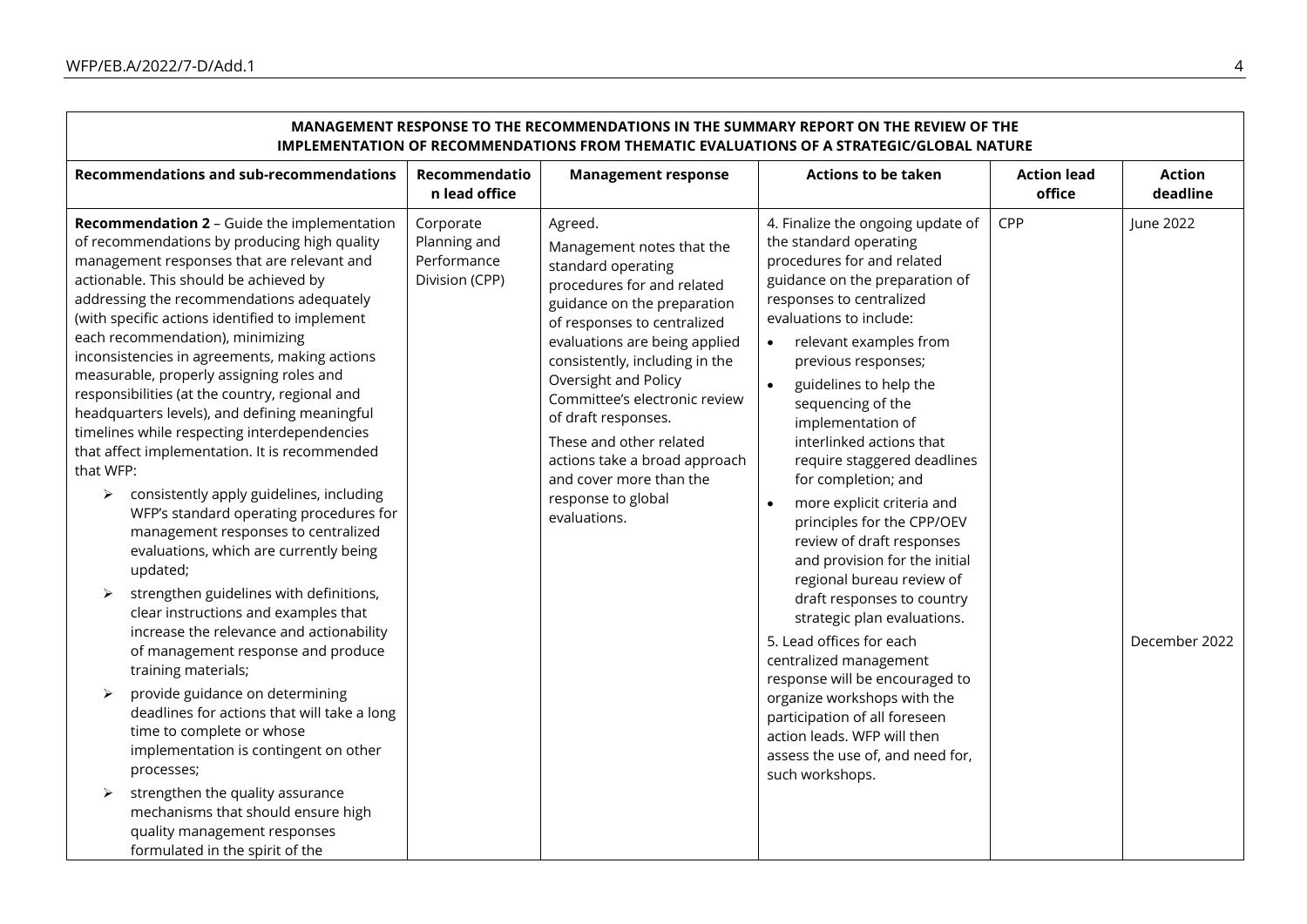$\Gamma$ 

| MANAGEMENT RESPONSE TO THE RECOMMENDATIONS IN THE SUMMARY REPORT ON THE REVIEW OF THE<br><b>IMPLEMENTATION OF RECOMMENDATIONS FROM THEMATIC EVALUATIONS OF A STRATEGIC/GLOBAL NATURE</b> |                                                                                                                                                                                                                                                                                                                                                                                    |                                |                            |                            |                              |                           |
|------------------------------------------------------------------------------------------------------------------------------------------------------------------------------------------|------------------------------------------------------------------------------------------------------------------------------------------------------------------------------------------------------------------------------------------------------------------------------------------------------------------------------------------------------------------------------------|--------------------------------|----------------------------|----------------------------|------------------------------|---------------------------|
|                                                                                                                                                                                          | <b>Recommendations and sub-recommendations</b>                                                                                                                                                                                                                                                                                                                                     | Recommendatio<br>n lead office | <b>Management response</b> | <b>Actions to be taken</b> | <b>Action lead</b><br>office | <b>Action</b><br>deadline |
|                                                                                                                                                                                          | recommendations, including through the<br>use of quality checklists; in addition,<br>where relevant, comments from country<br>offices, regional bureaux, OEV and<br>headquarters divisions should be<br>included at all stages of management<br>response review and clearance; and                                                                                                 |                                |                            |                            |                              |                           |
| ➤<br>response (following the<br>and consequences of both<br>ownership of actions.                                                                                                        | organize a workshop on the<br>development of each management<br>recommendation workshop), led by the<br>designated management response<br>coordinator with contributions from all<br>other units and divisions that are<br>responsible for actions in order to<br>ensure full understanding of the content<br>recommendations and the management<br>response and to ensure optimal |                                |                            |                            |                              |                           |
| <b>Priority: High/medium</b><br>Deadline: December 2022                                                                                                                                  |                                                                                                                                                                                                                                                                                                                                                                                    |                                |                            |                            |                              |                           |

 $\overline{\phantom{0}}$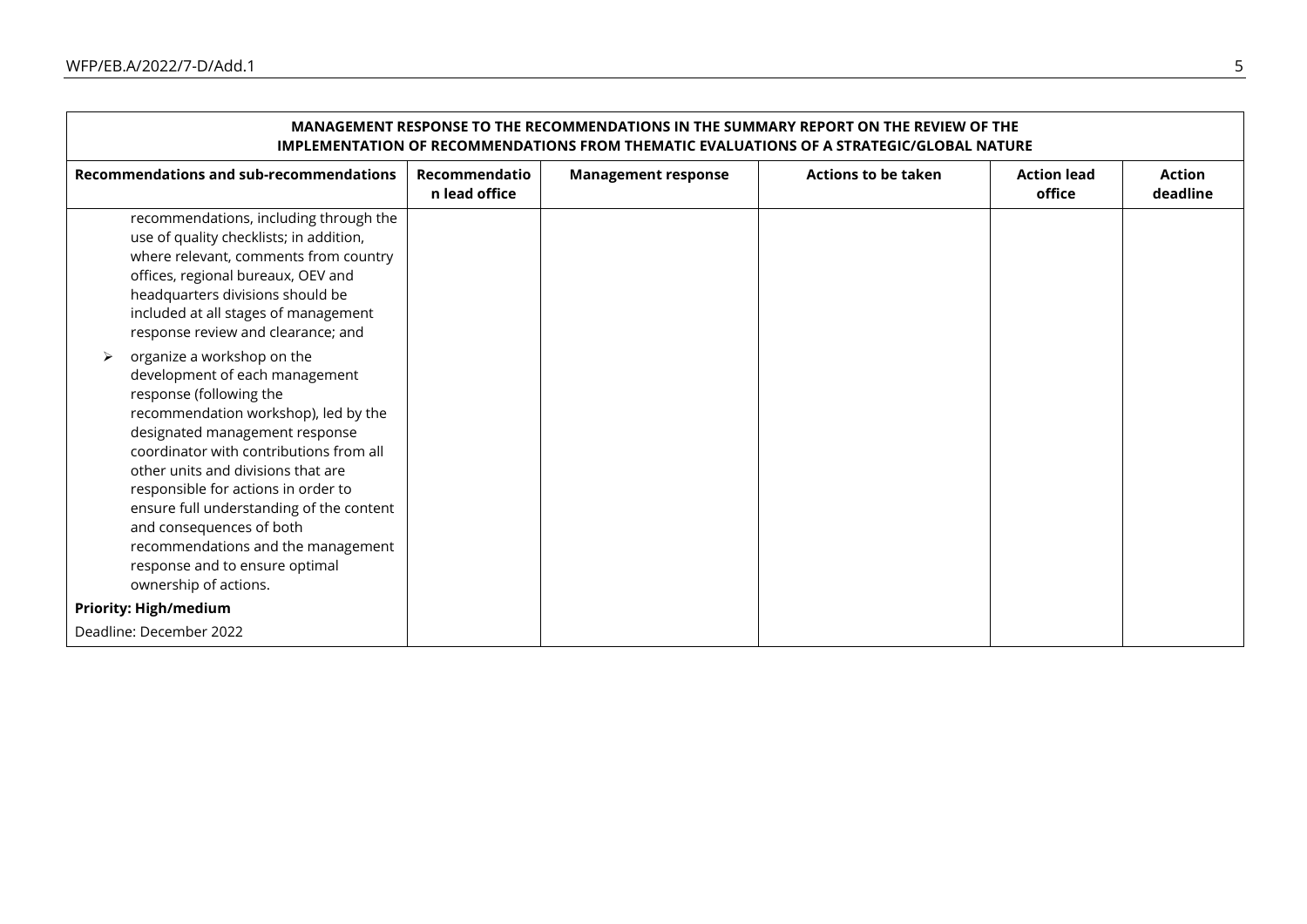$\Gamma$ 

| MANAGEMENT RESPONSE TO THE RECOMMENDATIONS IN THE SUMMARY REPORT ON THE REVIEW OF THE<br><b>IMPLEMENTATION OF RECOMMENDATIONS FROM THEMATIC EVALUATIONS OF A STRATEGIC/GLOBAL NATURE</b>                                                                                                                                                                                                                                                                                                                                                                                      |                                                                                                                                                                         |                                                                                                                                                                                                                                                                                                                                                                                                                                                                                      |                                                                                                                                                                                                                                                                                                                                                                                                                                                                                                                        |                              |                           |  |
|-------------------------------------------------------------------------------------------------------------------------------------------------------------------------------------------------------------------------------------------------------------------------------------------------------------------------------------------------------------------------------------------------------------------------------------------------------------------------------------------------------------------------------------------------------------------------------|-------------------------------------------------------------------------------------------------------------------------------------------------------------------------|--------------------------------------------------------------------------------------------------------------------------------------------------------------------------------------------------------------------------------------------------------------------------------------------------------------------------------------------------------------------------------------------------------------------------------------------------------------------------------------|------------------------------------------------------------------------------------------------------------------------------------------------------------------------------------------------------------------------------------------------------------------------------------------------------------------------------------------------------------------------------------------------------------------------------------------------------------------------------------------------------------------------|------------------------------|---------------------------|--|
| <b>Recommendations and sub-recommendations</b>                                                                                                                                                                                                                                                                                                                                                                                                                                                                                                                                | Recommendatio<br>n lead office                                                                                                                                          | <b>Management response</b>                                                                                                                                                                                                                                                                                                                                                                                                                                                           | <b>Actions to be taken</b>                                                                                                                                                                                                                                                                                                                                                                                                                                                                                             | <b>Action lead</b><br>office | <b>Action</b><br>deadline |  |
| Recommendation 3 - When formulating a<br>management response, critically review the<br>recommendations. This includes:<br>disagreeing with recommendations that,<br>➤<br>for instance, are not aligned with WFP<br>policy or that contradict agreed strategic<br>decisions; and<br>acknowledging recommendations to<br>➤<br>continue implementing an ongoing                                                                                                                                                                                                                  | CPP                                                                                                                                                                     | Agreed.                                                                                                                                                                                                                                                                                                                                                                                                                                                                              | 6. The points raised in<br>recommendation 3 will be<br>addressed in the updated<br>standard operating procedures<br>for and related guidance on the<br>preparation of responses to<br>centralized evaluations<br>mentioned in the response to<br>recommendation 2.                                                                                                                                                                                                                                                     | CPP                          | June 2022                 |  |
| policy, strategy or action without<br>necessarily defining a new action to be<br>taken.                                                                                                                                                                                                                                                                                                                                                                                                                                                                                       |                                                                                                                                                                         |                                                                                                                                                                                                                                                                                                                                                                                                                                                                                      | 7. Special attention will be paid<br>to the points raised in<br>recommendation 3 during the<br>review of draft responses to                                                                                                                                                                                                                                                                                                                                                                                            | CPP, supported<br>by OEV     | December 2022             |  |
| <b>Priority: High/medium</b><br>Deadline: December 2022                                                                                                                                                                                                                                                                                                                                                                                                                                                                                                                       |                                                                                                                                                                         |                                                                                                                                                                                                                                                                                                                                                                                                                                                                                      | centralized evaluations.                                                                                                                                                                                                                                                                                                                                                                                                                                                                                               |                              |                           |  |
| Recommendation 4 - Further analyse<br>organizational factors that hinder the effective<br>and efficient implementation of<br>recommendations from global evaluations. It is<br>recommended that such analysis cover:<br>transparency related to the prioritization<br>➤<br>of financial allocations;<br>the management and coordination of<br>➤<br>cross-cutting and integrated<br>programmes and processes;<br>strategic and functional workforce<br>➤<br>planning;<br>accountability mechanisms; and<br>➤<br>the ownership of actions.<br>➤<br><b>Priority: High/medium</b> | CPP, supported<br>by the<br>Programme -<br>Humanitarian<br>and Development<br>Division, Human<br>Resources<br>Division and<br>Enterprise Risk<br>Management<br>Division | Agreed.<br>The annual performance<br>report and the report on the<br>implementation status of<br>evaluation recommendations<br>will continue to be used to<br>analyse organizational factors<br>that emerge from all OEV<br>evaluations. Management also<br>notes that some of the<br>organizational factors<br>identified by the review as<br>hindering the implementation<br>of recommendations from<br>global evaluations have<br>already been addressed<br>through the bottom up | 8. Work with relevant WFP<br>offices to further enhance the<br>analytical, resource allocation<br>and qualitative aspects of the<br>management plan, the annual<br>performance report and the<br>report on the implementation<br>status of evaluation<br>recommendations, to the extent<br>feasible and as relevant to the<br>points raised in<br>recommendation 4, and ensure<br>that the results of that work are<br>reviewed at sessions of the<br>Oversight and Policy Committee<br>and the Board, as appropriate. | CPP                          | June 2023                 |  |
| Deadline: March 2024                                                                                                                                                                                                                                                                                                                                                                                                                                                                                                                                                          |                                                                                                                                                                         |                                                                                                                                                                                                                                                                                                                                                                                                                                                                                      | strategic budgeting exercise,                                                                                                                                                                                                                                                                                                                                                                                                                                                                                          |                              |                           |  |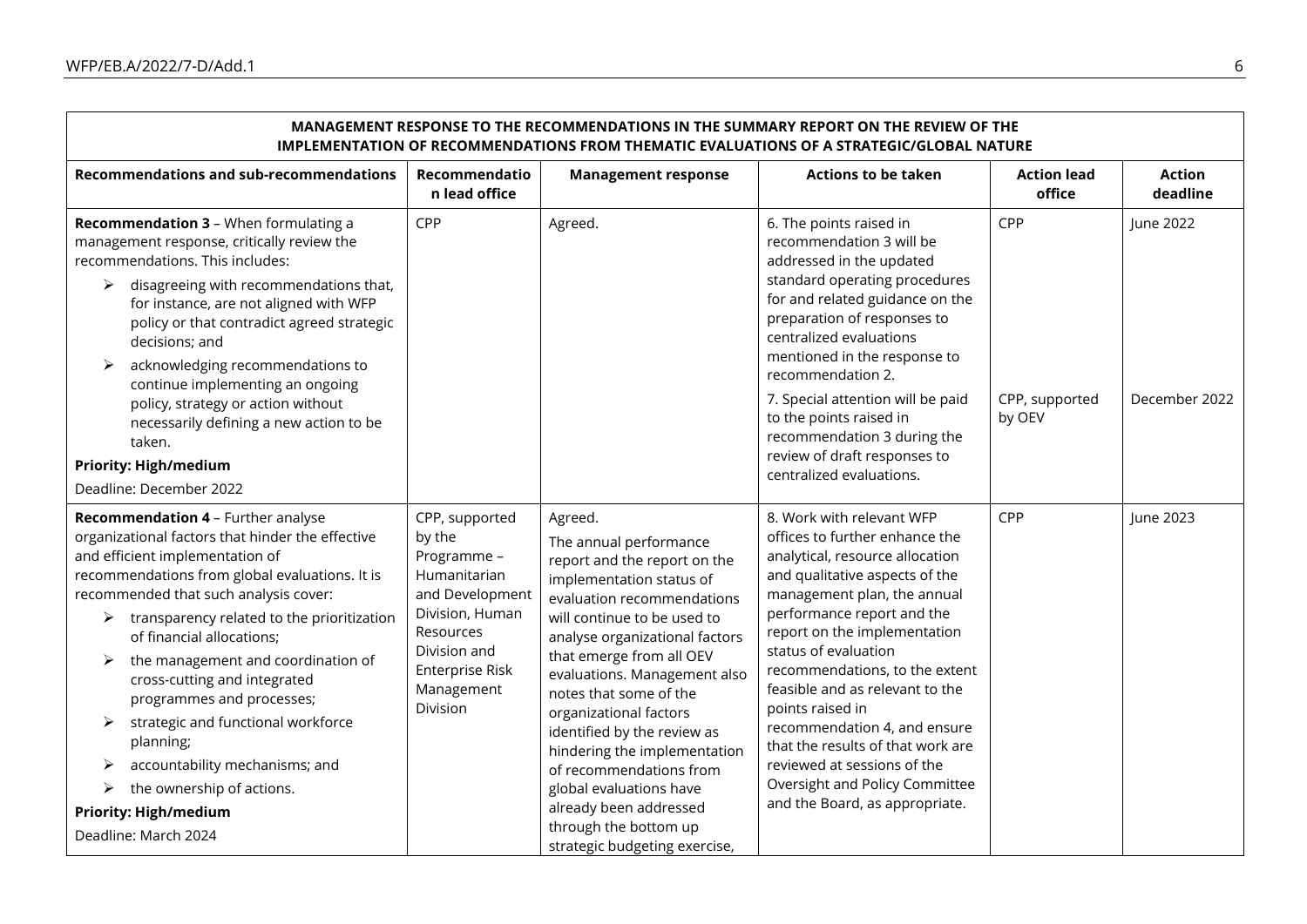$\mathsf{r}$ 

| MANAGEMENT RESPONSE TO THE RECOMMENDATIONS IN THE SUMMARY REPORT ON THE REVIEW OF THE<br>IMPLEMENTATION OF RECOMMENDATIONS FROM THEMATIC EVALUATIONS OF A STRATEGIC/GLOBAL NATURE |                                |                                                                                                                                                                                                     |                                                                                                                                                                                                                                                                                                             |                                                                              |                           |
|-----------------------------------------------------------------------------------------------------------------------------------------------------------------------------------|--------------------------------|-----------------------------------------------------------------------------------------------------------------------------------------------------------------------------------------------------|-------------------------------------------------------------------------------------------------------------------------------------------------------------------------------------------------------------------------------------------------------------------------------------------------------------|------------------------------------------------------------------------------|---------------------------|
| <b>Recommendations and sub-recommendations</b>                                                                                                                                    | Recommendatio<br>n lead office | <b>Management response</b>                                                                                                                                                                          | <b>Actions to be taken</b>                                                                                                                                                                                                                                                                                  | <b>Action lead</b><br>office                                                 | <b>Action</b><br>deadline |
|                                                                                                                                                                                   |                                | the new strategic plan and the<br>Human Resources Division's<br>human capital management<br>project. For example, CPP has<br>already rolled out a new<br>budget allocation governance<br>framework. | 9. Develop comprehensive<br>corporate guidance, standard<br>operating procedures and<br>administrative processes for<br>performance assessment,<br>results analysis and reporting in<br>respect of cross-cutting priorities<br>and environmental and social<br>standards throughout the<br>programme cycle. | Programme -<br>Humanitarian<br>and<br>Development<br>Division                | June 2023                 |
|                                                                                                                                                                                   |                                |                                                                                                                                                                                                     | 10. Roll out the human capital<br>management project, which<br>aims to enhance analytics and<br>efficiency and ensure simplified,<br>standardized, automated and<br>integrated human resources<br>processes at all corporate levels.                                                                        | Human<br>Resources<br>Division                                               | <b>March 2024</b>         |
|                                                                                                                                                                                   |                                |                                                                                                                                                                                                     | 11. Ensure that the standard<br>operating procedures for the<br>preparation of management<br>responses to centralized<br>evaluations are adhered to and<br>captured in the R2 risk and<br>recommendation tracking<br>system in order to facilitate<br>accountability for and ownership<br>of actions.       | CPP, supported<br>by the Enterprise<br>Risk<br>Management<br><b>Division</b> | June 2023                 |